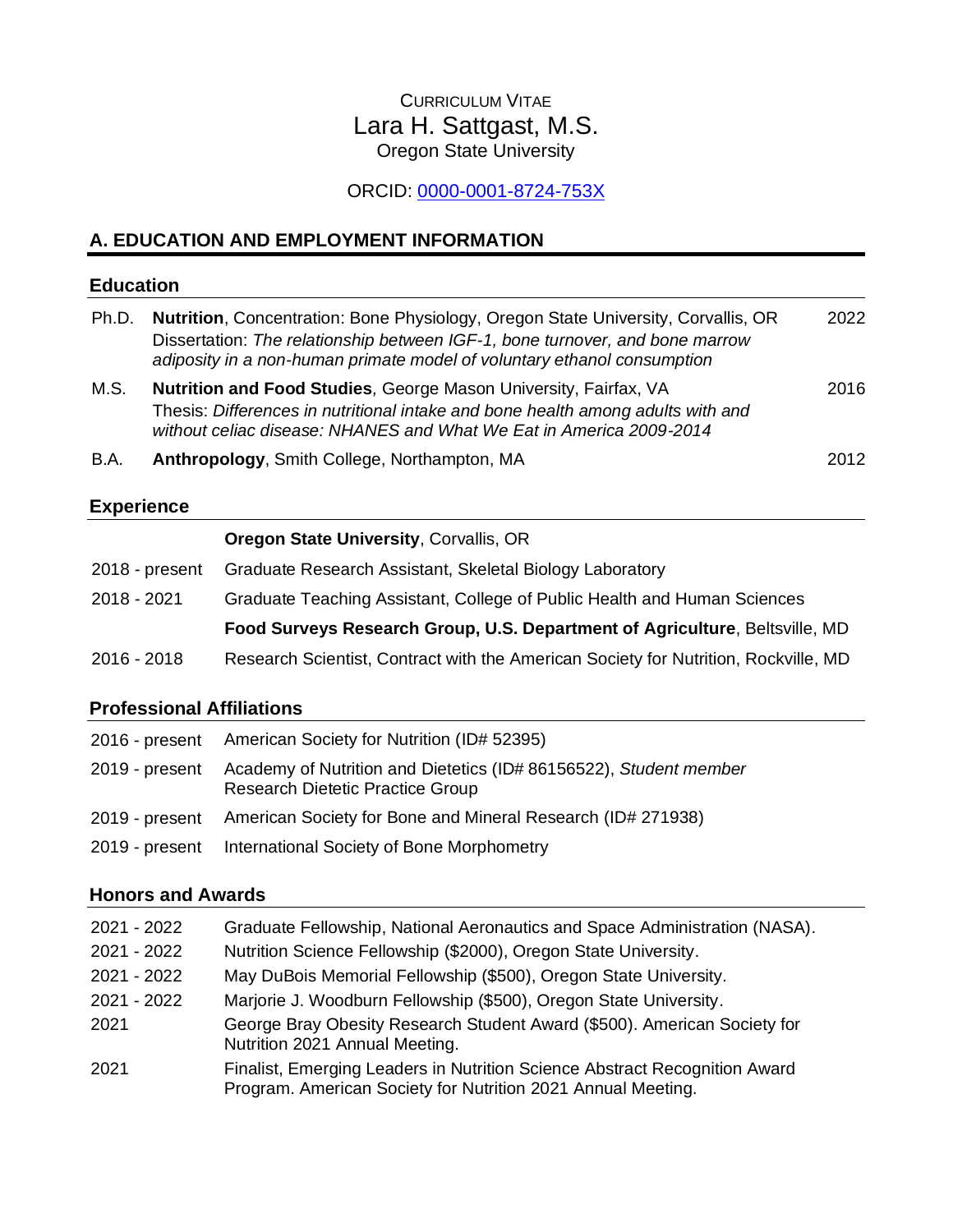| 2019          | Travel Award (\$500). XIVth Congress of the International Society of Bone<br>Morphometry.                                                             |
|---------------|-------------------------------------------------------------------------------------------------------------------------------------------------------|
| 2019 - 2020   | Cynthia W. H. Fang Memorial Scholarship (\$1000), Oregon State University.                                                                            |
| 2019 - 2020   | Helen Charley Fellowship in Foods & Nutrition (\$550), Oregon State University.                                                                       |
| 2019 - 2020   | Marjorie J. Woodburn Fellowship (\$500), Oregon State University.                                                                                     |
| $2019 - 2020$ | Betty Hawthorne Memorial Fellowship (\$300), Oregon State University.                                                                                 |
| 2019          | Travel Award (\$500), Gordon Research Conference: Alcohol-Induced End Organ<br>Disease.                                                               |
| 2018 - 2019   | Jewell Fields Rohlfing Graduate Fellowship (\$500), Oregon State University.                                                                          |
| 2018 - 2019   | Nutrition Science Graduate Fellowship (\$100), Oregon State University.                                                                               |
| 2018          | Honorary Member of the Food Surveys Research Group. Awarded for exemplary<br>work to advance dietary survey research. U.S. Department of Agriculture. |
| 2017          | Graduate Student Thesis Award, George Mason University, Department of<br>Nutrition.                                                                   |

## **B. SCHOLARSHIP**

### **Refereed Journal Articles**

- 1. **Sattgast LH**, Branscum AJ, Newman N, Gonzalez SW, Grant KA, Turner RT, and Iwaniec UT. (2021). Between-subject and within-subject variability in measures of biochemical markers of bone turnover in cynomolgus and rhesus macaques. *Bone Reports*. 15:101126. PMID: 34541261. <https://doi.org/10.1016/j.bonr.2021.101126>
- 2. Turner RT, **Sattgast LH**, Jimenez VA, Grant KA, and Iwaniec UT. (2021). Making sense of the variable effects of alcohol on bone. *Clinical Reviews in Bone and Mineral Metabolism*. <https://doi.org/10.1007/s12018-021-09277-8>
- 3. Gamboa A, Branscum AJ, Olson DA, **Sattgast LH**, Iwaniec UT, and Turner RT. (2021). Effects of spaceflight on cancellous and cortical bone in proximal femur in rats. *Bone Reports*. 14:100755. PMID: 33665238.<https://doi.org/10.1016/j.bonr.2021.100755>
- 4. **Sattgast LH**, Branscum AJ, Walter NAR, Newman N, Gonzalez SW, Grant KA, Turner RT, and Iwaniec UT. (2021). Effects of graded increases in ethanol consumption on biochemical markers of bone turnover in young adult male cynomolgus macaques. *Alcohol*. 91:53-59. PMID: 33358984. <https://doi.org/10.1016/j.alcohol.2020.12.003>
- 5. **Sattgast LH**, Gallo S, Frankenfeld CL, Moshfegh AJ, and Slavin M. (2020). Nutritional intake and bone health among adults with probable undiagnosed, untreated celiac disease: What We Eat in America and NHANES 2009-2014. *J Am Coll Nutr* 39(2):112-121. PMID:31322483. <https://doi.org/10.1080/07315724.2019.1616003>

### **Refereed Databases and Documentation**

- 1. Rhodes DG, Morton S, Martin CL, Adler ME, Hymes MA, Garceau AO, Kovalchik A, **Sattgast LH**, Steinfeldt LC, Clemens JC, & Moshfegh AJ. (2018). USDA Food and Nutrient Database for Dietary Studies 2015-2016. U.S. Department of Agriculture, Agricultural Research Service. Available: [https://www.ars.usda.gov/nea/bhnrc/fsrg.](https://www.ars.usda.gov/nea/bhnrc/fsrg)
- 2. Martin C, **Sattgast LH**, & Moshfegh AJ. (2017). Items Designated as Fortified in FNDDS 2013- 2014. U.S. Department of Agriculture, Agricultural Research Service. Available: [https://www.ars.usda.gov/nea/bhnrc/fsrg.](https://www.ars.usda.gov/nea/bhnrc/fsrg)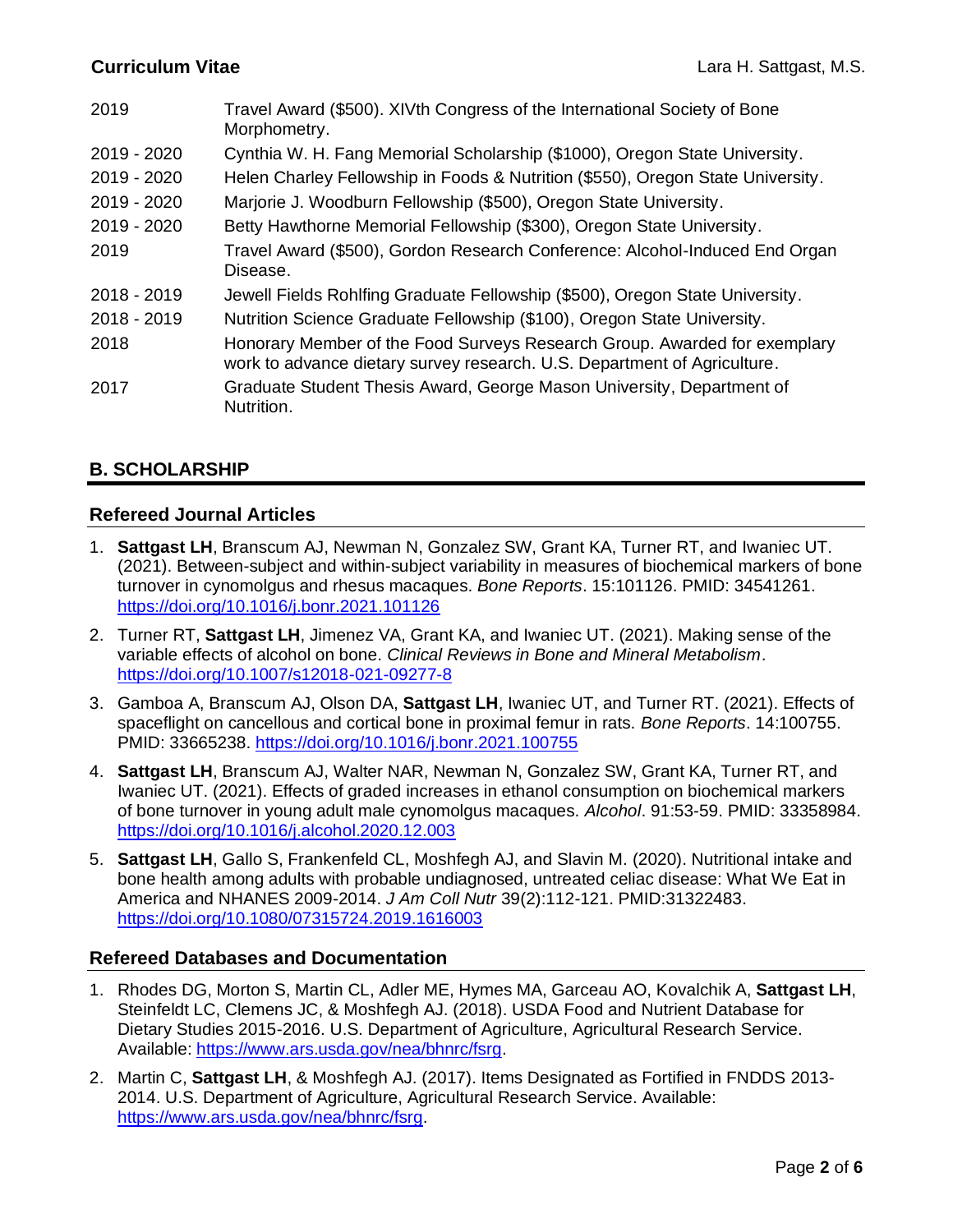### **Presented Abstracts**

- 1. **Sattgast LH**, Branscum AJ, Newman N, Gonzalez SW, Grant KA, Turner RT, and Iwaniec UT. (2021). Between-Subject and Within-Subject Variability in Measures of Biochemical Markers of Bone Turnover in Adolescent to Young Adult Cynomolgus and Rhesus Macaques. American Society for Bone and Mineral Research Annual Meeting. October 1-4, 2021. [Poster].
- 2. **Sattgast LH**, Wong CP, Olson DA, Turner RT, and Iwaniec UT. (2021). Hypothalamic Leptin Gene Therapy and Caloric Restriction Have Differential Effects on Energy Intake and Energy Partitioning in Adult Female Rats. American Society for Nutrition Annual Meeting. Virtual. June 7- 10, 2021. [**Oral Presentation**]. *[Finalist for Emerging Leaders in Nutrition Science Abstract Recognition Award Program; Recipient of George Bray Obesity Research Student Award].*
- 3. **Sattgast LH**, Gamboa A, Olson DA, Branscum AJ, Iwaniec UT, and Turner RT. (2020). Effects of spaceflight on cancellous and cortical bone in proximal femur in rats. American Society for Gravitational and Space Research Annual Meeting. Virtual. November 5-6, 2020. [**Oral Presentation**].
- 4. **Sattgast LH**, Gamboa A, Olson DA, Branscum AJ, Iwaniec UT, and Turner RT. (2020). Effects of spaceflight on cancellous and cortical bone in proximal femur in rats. American Society for Bone and Mineral Research Annual Meeting. Virtual. September 11-14, 2020. [Poster].
- 5. **Sattgast LH**, Wong CP, Doerge DR, Helferich WG, Iwaniec UT, and Turner RT. (2020). Effects of isoliquiritigenin on bone metabolism and uterus in ovariectomized (ovx) rats. American Society for Nutrition Annual Meeting. Virtual. June 1-4, 2020. [Poster].
- 6. **Sattgast LH**, Kuah AF, Walter NAR, Newman N, Branscum AJ, Grant KA, Turner RT, and Iwaniec UT. (2019). Effects of ethanol consumption on intracortical bone remodeling and biochemical markers of bone turnover in young adult male cynomolgus macaques. XIVth Congress of the International Society of Bone Morphometry, Orlando, FL. September 24-26, 2019. [**Oral Presentation**].
- 7. **Sattgast LH**, Walter NAR, Newman N, Branscum AJ, Grant KA, Turner RT, and Iwaniec UT. (2019). Effects of graded increases in ethanol consumption on biochemical markers of bone turnover in young adult male and female cynomolgus macaques. American Society for Bone and Mineral Research Annual Meeting, Orlando, FL. September 20-23, 2019. [Poster].
- 8. **Sattgast LH**, Walter NAR, Newman N, Branscum AJ, Grant KA, Turner RT, and Iwaniec UT. (2019). Effects of graded increases in ethanol consumption on biochemical markers of bone turnover in young adult male and female cynomolgus macaques. College of Public Health & Human Sciences Graduate Student Research Poster Session. Oregon State University, Corvallis, OR. April 5, 2019. [Poster].
- 9. **Sattgast LH**, Walter NAR, Newman N, Branscum AJ, Grant KA, Turner RT, and Iwaniec UT. (2019). Effects of graded increases in ethanol consumption on biochemical markers of bone turnover in young adult male and female cynomolgus macaques. Gordon Research Conference: Alcohol-Induced End Organ Disease. Ventura, CA. March 24-29, 2019. [Poster].
- 10. Martin C, **Sattgast LH**, and Moshfegh AJ. (2018). Items Designated as Fortified: Food and Nutrient Database for Dietary Studies (FNDDS), 2013-2014. National Nutrient Databank Conference. Minneapolis, MN. July 23-25, 2018.
- 11. Moshfegh AJ, **Sattgast LH**, Rhodes DG, and Clemens JC. (2018). What We Eat in America, NHANES: Comparing Day 1 and Day 2 Dietary Intake Data. National Nutrient Databank Conference. Minneapolis, MN. July 23-25, 2018. [Poster].
- 12. **Habel L**, Frankenfeld CL, Gallo S, Moshfegh AJ, and Slavin M. (2016). Differences in nutritional intake and bone health among adults with and without celiac disease: data from NHANES and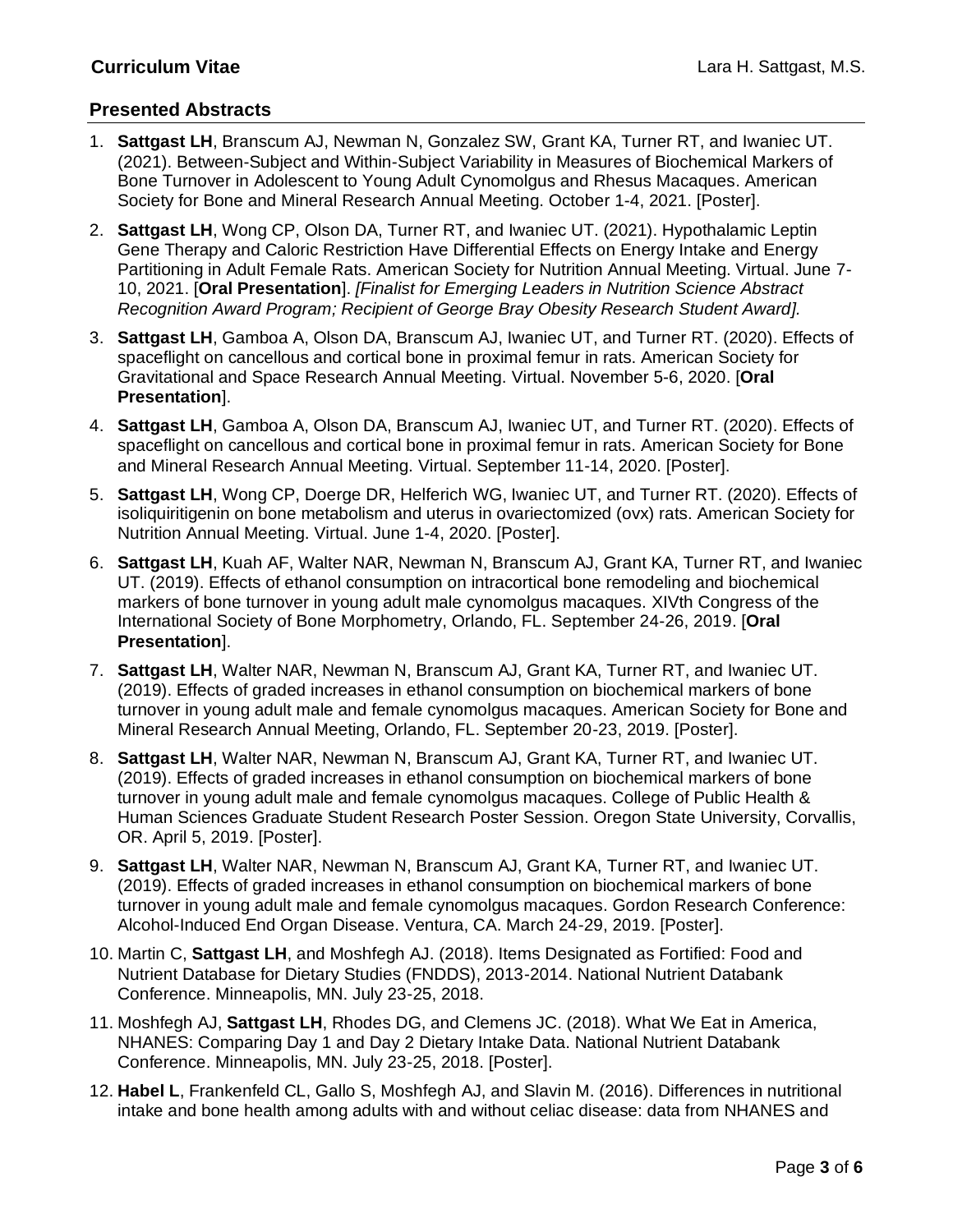WWEIA, 2009-2014. USDA Beltsville Human Nutrition Research Center (BHNRC) Poster Symposium. Beltsville, MD. May 9, 2017. [Poster].

13. **Habel L**, Frankenfeld CL, Gallo S, Moshfegh AJ, and Slavin M. (2016). Differences in nutritional intake and bone health among adults with and without celiac disease: data from NHANES and WWEIA, 2009-2014. American Society for Nutrition's Scientific Sessions at Experimental Biology. Chicago, IL. April 22-26, 2017. [**Oral Presentation**].

\*Several presentations given under the surname **Habel**.

#### **Invited Presentations (for science and non-science audiences)**

- 2019 Lifestyle, Nutrition, and Chronic Disease: Osteoporosis. NUTR 240: Human Nutrition, Oregon State University.
- 2019 NHANES and What We Eat in America (WWEIA): Use in epidemiological and health science research. Oregon State University Department of Nutrition Seminar Series.
- 2018 Graduate Student Thesis Research. [Panel]. NUTR 670: Nutrition Research Methods. George Mason University.
- 2015 Energy Through Depositions, Part 2: Nutritional Self-Efficacy. [Webinar]. Co-Presented with Katelyn Brennan. National Court Reporters Association.
- 2015 Energy Through Depositions, Part 1: Nutrition 101. [Webinar]. Co-Presented with Katelyn Brennan. National Court Reporters Association.
- 2015 Nutrition Myths. National Court Reporters Association, Vienna, VA.
- 2014 Sports Nutrition for Rowers. JEB Stuart High School Crew Team, Falls Church, VA.

### **C. TEACHING AND MENTORSHIP**

#### **Teaching**

**Instructor of Record** – Oregon State University, Departments of Nutrition (NUTR), Health and Human Services (HHS)

| Term             | Course          |                                        | Credits | Delivery | Enrollment |
|------------------|-----------------|----------------------------------------|---------|----------|------------|
| Spring 2021      | <b>HHS 231</b>  | Lifetime Fitness for Health            | 2       | Ecampus  | 35         |
| Spring 2021      | <b>NUTR 241</b> | Applications in Human Nutrition        |         | Ecampus  | 18         |
| Winter 2021      | <b>HHS 241</b>  | Lifetime Fitness                       |         | Ecampus  | 34         |
| Winter 2021      | <b>NUTR 240</b> | Human Nutrition (for Nutrition majors) | 3       | Ecampus  | 43         |
| <b>Fall 2020</b> | <b>NUTR 241</b> | Applications in Human Nutrition*       |         | Ecampus  | 27         |
| <b>Fall 2020</b> | <b>HHS 231</b>  | Lifetime Fitness for Health            |         | Ecampus  | 35         |
| Summer 2020      | <b>NUTR 216</b> | Food in Non-Western Culture            | 3       | Ecampus  | 22         |
| Spring 2020      | <b>NUTR 216</b> | Food in Non-Western Culture            | 3       | Ecampus  | 38         |
| Winter 2020      | <b>NUTR 216</b> | Food in Non-Western Culture            | 3       | Ecampus  | 40         |
| <b>Fall 2019</b> | <b>NUTR 216</b> | Food in Non-Western Culture            | 3       | Ecampus  | 30         |
| Spring 2019      | <b>NUTR 216</b> | Food in Non-Western Culture            | 3       | Ecampus  | 27         |
| Winter 2019      | <b>NUTR 216</b> | Food in Non-Western Culture            | 3       | Ecampus  | 29         |
| <b>Fall 2018</b> | <b>NUTR 216</b> | Food in Non-Western Culture            | 3       | Ecampus  | 28         |
|                  |                 |                                        |         |          |            |

\*Indicates significant remodel (see Course Development section below)

**Teaching Assistant** – Oregon State University

*Term Course Credits Delivery Enrollment*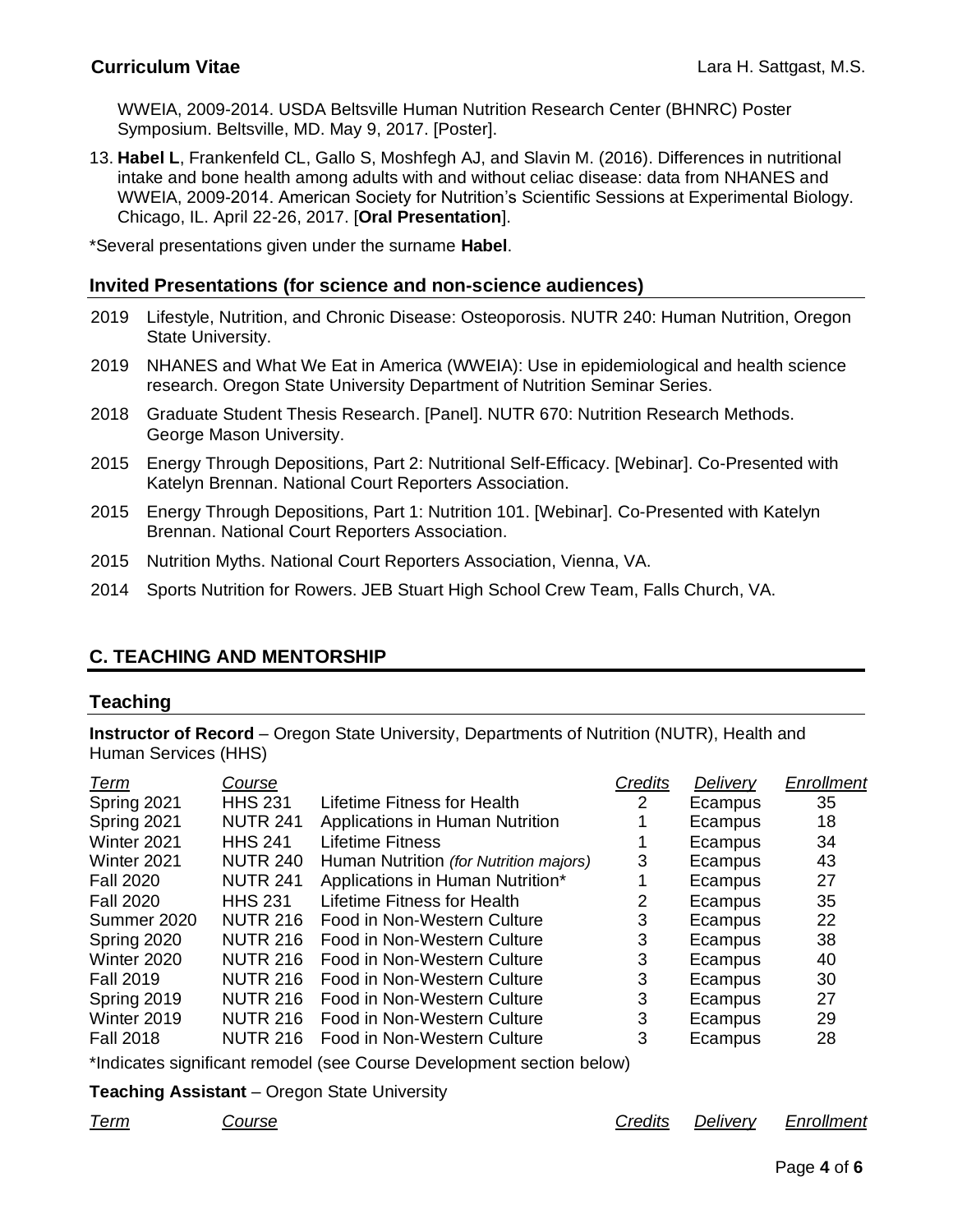| Spring 2022      | <b>HHS 231</b>  | Lifetime Fitness for Health    | 2 | Remote  | 414 |
|------------------|-----------------|--------------------------------|---|---------|-----|
| Winter 2021      | <b>HHS 231</b>  | Lifetime Fitness for Health    | 2 | Remote  | 421 |
| <b>Fall 2020</b> | <b>HHS 231</b>  | Lifetime Fitness for Health    | 2 | Remote  | 390 |
| Winter 2020      | <b>HHS 231</b>  | Lifetime Fitness for Health    | 2 | In Seat | 400 |
| <b>Fall 2019</b> | <b>HHS 231</b>  | Lifetime Fitness for Health    | 2 | In Seat | 540 |
| <b>Fall 2018</b> | <b>NUTR 417</b> | <b>Human Nutrition Science</b> | 3 | In Seat | 41  |

## **Course Development**

| 2020 | NUTR 241 - Applications in Human Nutrition                                                                                                                  |
|------|-------------------------------------------------------------------------------------------------------------------------------------------------------------|
|      | • Co-created all new course materials including video lectures, lab activities,<br>and a diet analysis project tailored to revised course learning outcomes |
|      | Designed a Canvas-integrated tool for calculating dietary exchanges                                                                                         |

• Enhanced focus on cultural competency

### **D. PROFESSIONAL SERVICE**

### **Intramural Service**

| 2020 - 2021 | Graduate Student Representative, Promotion & Tenure Review Committee,<br>Department of Nutrition, Oregon State University              |
|-------------|----------------------------------------------------------------------------------------------------------------------------------------|
| 2019 - 2021 | Nutrition Department Representative, College of Public Health and Human Services<br>Graduate Student Council. Oregon State University. |
| 2019 - 2021 | Alumnae Admissions Counselor, Smith College Club of Oregon.                                                                            |
| 2013 - 2015 | Board Member, Smith College Club of Washington D.C.                                                                                    |

## **E. PROFESSIONAL DEVELOPMENT**

## **Conferences and Seminars Attended**

| 2021 | American Society for Bone and Mineral Research Annual Meeting              | Virtual       |
|------|----------------------------------------------------------------------------|---------------|
| 2021 | American Society for Nutrition Annual Meeting                              | Virtual       |
| 2021 | Oregon State University Social Justice Education Initiative Workshop       | Virtual       |
| 2020 | American Society for Gravitational and Space Research Annual Meeting       | Virtual       |
| 2020 | Recovery from Alcohol Use Disorder: NIAAA Roundtable Discussion            | Virtual       |
| 2020 | American Society for Bone and Mineral Research Annual Meeting              | Virtual       |
| 2020 | 6th International Meeting on Bone Marrow Adiposity                         | Virtual       |
| 2020 | American Society for Nutrition Annual Meeting                              | Virtual       |
| 2019 | XIVth Congress of the International Society of Bone Morphometry            | Orlando, FL   |
| 2019 | American Society for Bone and Mineral Research Annual Meeting              | Orlando, FL   |
| 2019 | Gordon Research Seminar & Conference: Alcohol-Induced End Organ<br>Disease | Ventura, CA   |
| 2018 | American Society for Nutrition Annual Meeting                              | Boston, MA    |
| 2017 | SAS® Programming 1: Essentials                                             | Rockville, MD |
| 2017 | American Society for Nutrition Scientific Sessions at Experimental Biology | Chicago, IL   |
|      |                                                                            |               |